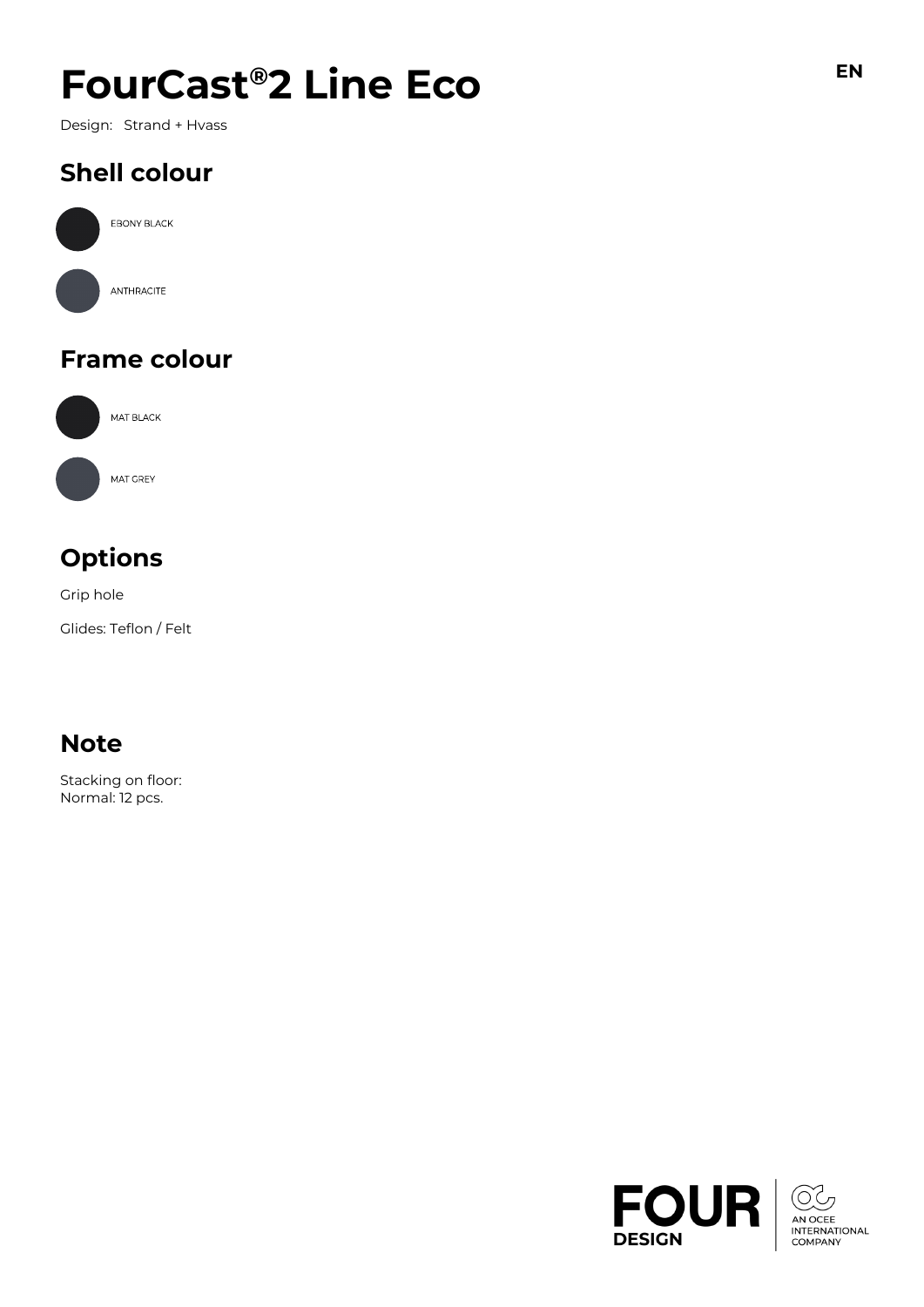# $F$ **OUrCast<sup>®</sup>2 Line Eco**

Design: Strand + Hvass

#### **FourCast2 Line Eco**